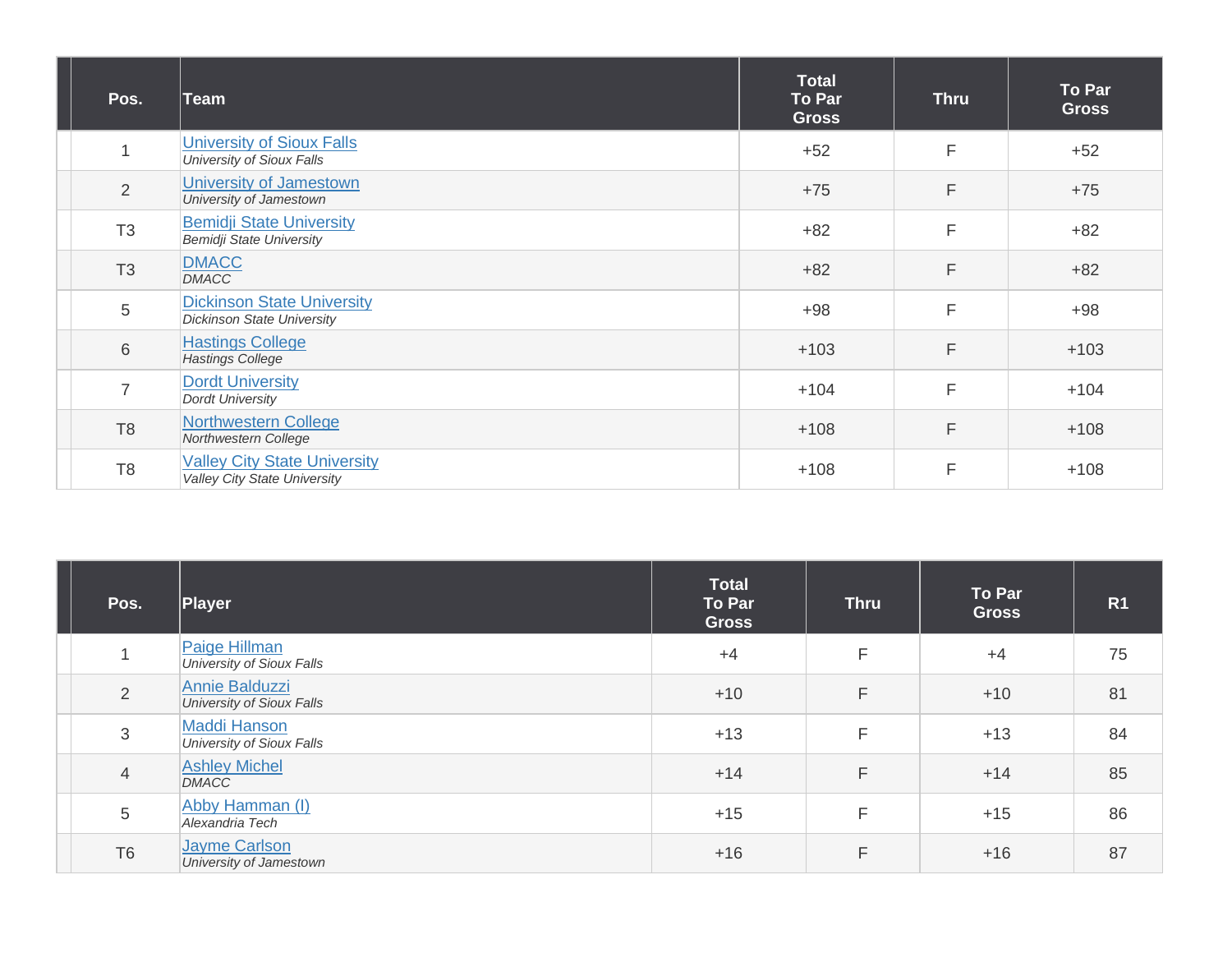| T <sub>6</sub>  | <b>Jace Steier</b><br><b>Dickinson State University</b>    | $+16$ | F | $+16$ | 87 |
|-----------------|------------------------------------------------------------|-------|---|-------|----|
| T <sub>6</sub>  | <b>Mollie Albrecht</b><br><b>Bemidji State University</b>  | $+16$ | F | $+16$ | 87 |
| 9               | <b>Abbey Aklestad</b><br><b>Dickinson State University</b> | $+17$ | F | $+17$ | 88 |
| 10              | <b>Emily Hulshof</b><br>Northwestern College               | $+18$ | F | $+18$ | 89 |
| T11             | <b>Coley Olson</b><br>University of Jamestown              | $+19$ | F | $+19$ | 90 |
| T11             | <b>Shelby Schroeder</b><br><b>Hastings College</b>         | $+19$ | F | $+19$ | 90 |
| T11             | Izzy Marchino<br>University of Jamestown                   | $+19$ | F | $+19$ | 90 |
| T11             | Haley Malone (I)<br>University of Jamestown                | $+19$ | F | $+19$ | 90 |
| T <sub>15</sub> | Mackenzie Loseke<br><b>Hastings College</b>                | $+20$ | F | $+20$ | 91 |
| <b>T15</b>      | <b>Krista Swenson</b><br><b>DMACC</b>                      | $+20$ | F | $+20$ | 91 |
| T <sub>17</sub> | <b>Kyra Vogel</b><br>University of Jamestown               | $+21$ | F | $+21$ | 92 |
| <b>T17</b>      | <b>Josie Nyblom</b><br><b>Bemidji State University</b>     | $+21$ | F | $+21$ | 92 |
| T <sub>19</sub> | <b>Faith Justesen</b><br>University of Jamestown           | $+22$ | F | $+22$ | 93 |
| T <sub>19</sub> | <b>Martha Stein</b><br>Northwestern College                | $+22$ | F | $+22$ | 93 |
| T <sub>19</sub> | Vaida Behnke (I)<br><b>Bemidji State University</b>        | $+22$ | F | $+22$ | 93 |
| T <sub>19</sub> | <b>Breilyn Riggin</b><br><b>Dickinson State University</b> | $+22$ | F | $+22$ | 93 |
| T <sub>19</sub> | <b>Morgan Sammon</b><br><b>Bemidji State University</b>    | $+22$ | F | $+22$ | 93 |
| T19             | <b>Rachel Bostwick</b><br><b>Dordt University</b>          | $+22$ | F | $+22$ | 93 |
| T25             | <b>Katie Leblanc</b><br><b>Bemidji State University</b>    | $+23$ | F | $+23$ | 94 |
| T <sub>25</sub> | <b>Hayle Shanks</b><br><b>Valley City State University</b> | $+23$ | F | $+23$ | 94 |
| T <sub>27</sub> | Teagan Fee (I)<br>University of Jamestown                  | $+24$ | F | $+24$ | 95 |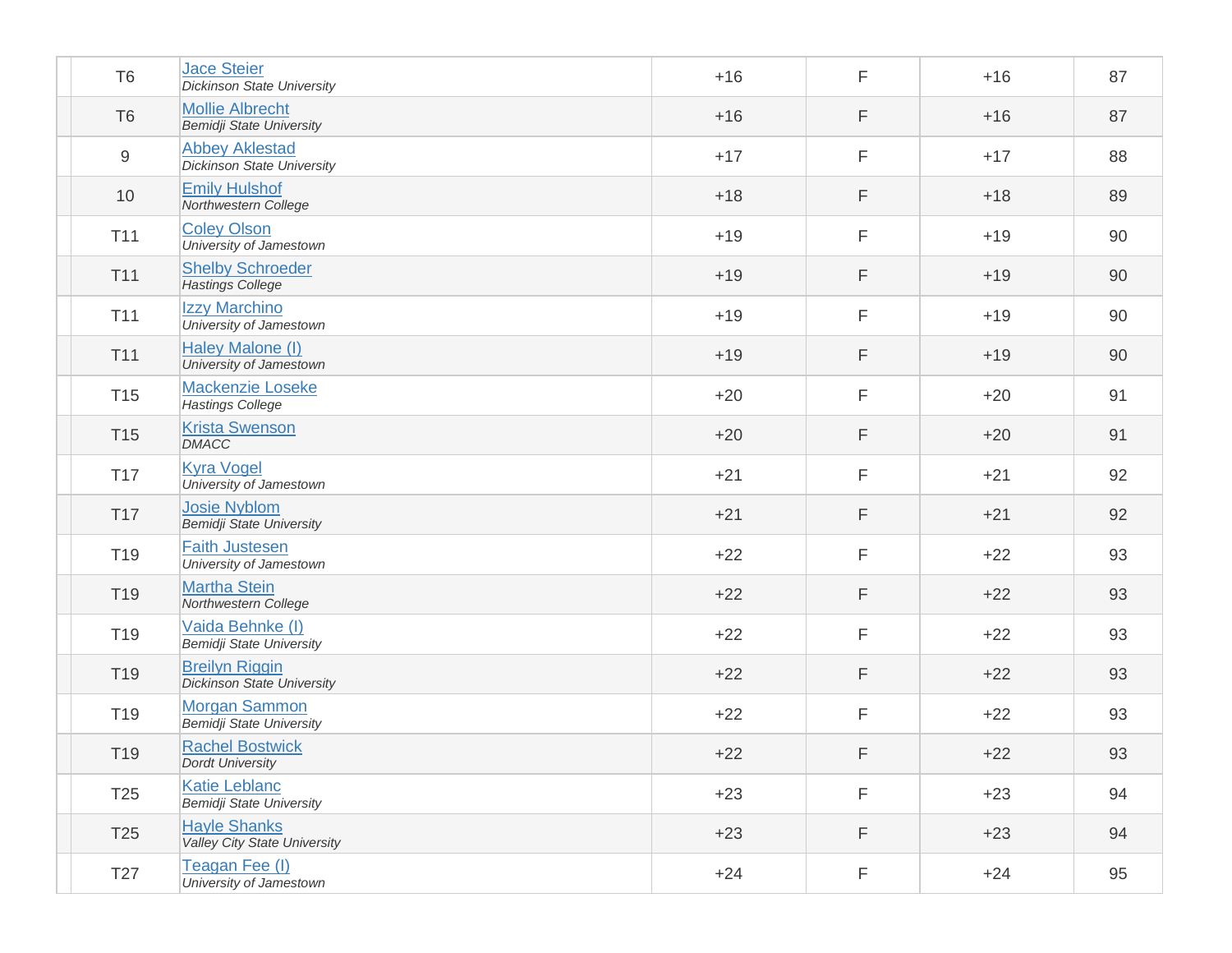| T <sub>27</sub> | Olivia Wallace (I)<br>University of Jamestown                   | $+24$ | F           | $+24$ | 95  |
|-----------------|-----------------------------------------------------------------|-------|-------------|-------|-----|
| T27             | <b>Nevaeh Davis</b><br>Valley City State University             | $+24$ | F           | $+24$ | 95  |
| T <sub>27</sub> | <b>Quinn Eslinger</b><br><b>DMACC</b>                           | $+24$ | F           | $+24$ | 95  |
| T <sub>27</sub> | <b>Bailey Weg</b><br><b>Dordt University</b>                    | $+24$ | F           | $+24$ | 95  |
| T <sub>27</sub> | <b>Taylor Balsley</b><br><b>DMACC</b>                           | $+24$ | F           | $+24$ | 95  |
| T27             | Jocelyn Braunberger<br>Valley City State University             | $+24$ | F           | $+24$ | 95  |
| 34              | <b>Ashley Tackett</b><br>University of Sioux Falls              | $+25$ | F           | $+25$ | 96  |
| 35              | <b>Kerri Kroeze</b><br><b>Dordt University</b>                  | $+26$ | F           | $+26$ | 97  |
| 36              | <b>Savannah Vincent</b><br>University of Sioux Falls            | $+29$ | F           | $+29$ | 100 |
| 37              | <b>Laci Davenport</b><br>Northwestern College                   | $+30$ | F           | $+30$ | 101 |
| <b>T38</b>      | <b>Dani Nolde</b><br><b>DMACC</b>                               | $+31$ | F           | $+31$ | 102 |
| <b>T38</b>      | <b>Maddy Sawyer</b><br><b>Bemidji State University</b>          | $+31$ | F           | $+31$ | 102 |
| T40             | <b>Isabel Gittings</b><br><b>Hastings College</b>               | $+32$ | F           | $+32$ | 103 |
| T40             | <b>Riley Lanning</b><br><b>Hastings College</b>                 | $+32$ | F           | $+32$ | 103 |
| T40             | <b>Olivia Olson</b><br><b>Dordt University</b>                  | $+32$ | F           | $+32$ | 103 |
| 43              | <b>Anna Cafferty</b><br><b>Hastings College</b>                 | $+35$ | F           | $+35$ | 106 |
| 44              | <b>Sydney Staus</b><br>Valley City State University             | $+37$ | F           | $+37$ | 108 |
| T45             | <b>Sophie Swart</b><br>Northwestern College                     | $+38$ | $\mathsf F$ | $+38$ | 109 |
| T45             | <b>Taylor Van Ostrand</b><br>Northwestern College               | $+38$ | F           | $+38$ | 109 |
| T47             | Savannah Byfuglien (I)<br><b>Bemidji State University</b>       | $+39$ | F           | $+39$ | 110 |
| T47             | <b>Ashley McKittrick</b><br><b>Valley City State University</b> | $+39$ | F           | $+39$ | 110 |